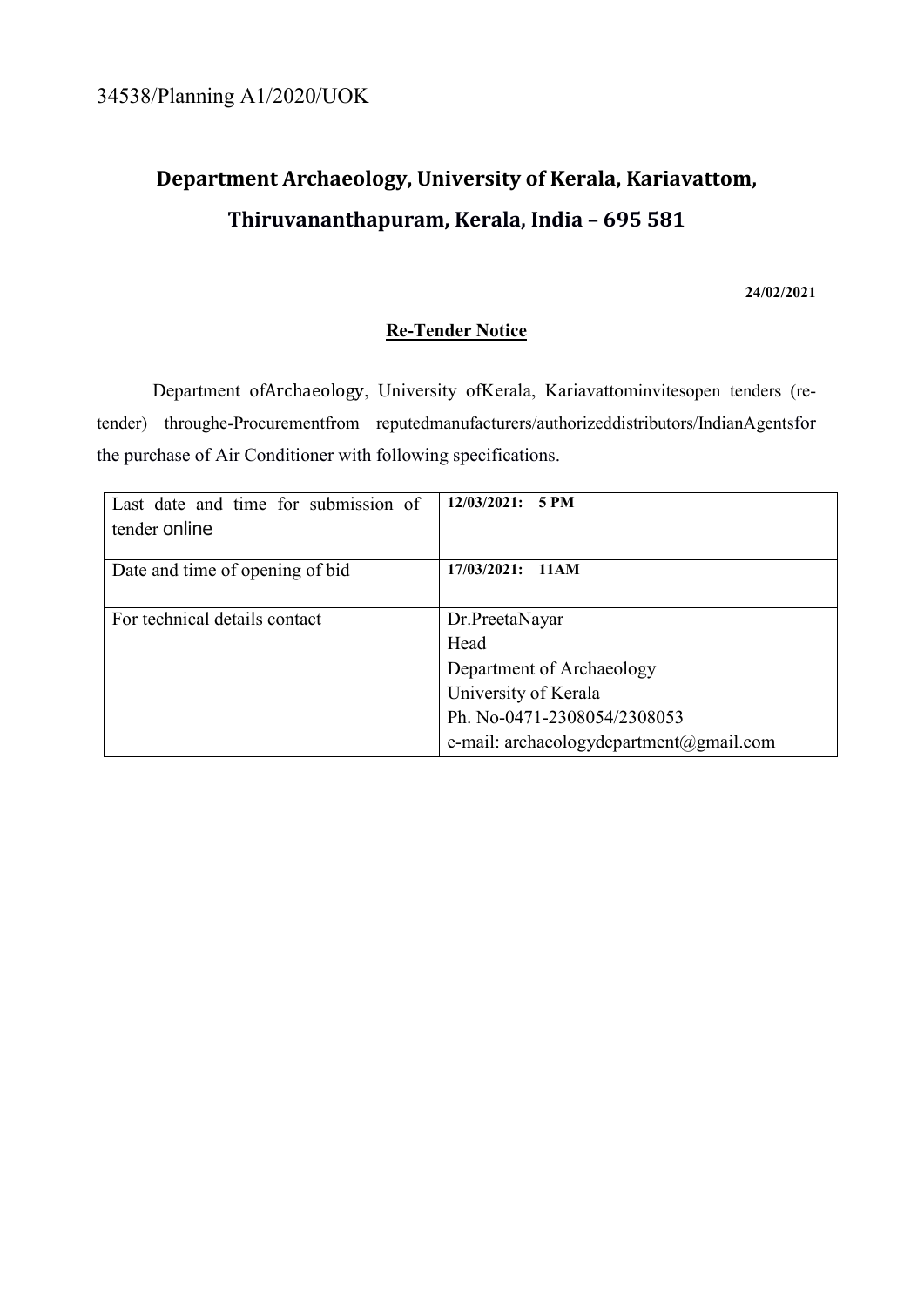### **Specification for the purchase of air conditioners for the use in the Museum of Department of Archaeology, University of Kerala, Kariavattom Campus**

|                | Sl. No Item Description                                                                                                                                      | Qty | Unit |
|----------------|--------------------------------------------------------------------------------------------------------------------------------------------------------------|-----|------|
|                | Supply, installation, testing and commissioning of 2-Ton, 5-star rated, inverter                                                                             |     |      |
|                | type, wall mounting, high energy efficient. split air conditioner unit (IDU),                                                                                |     |      |
|                | fitted with hermetically sealed rotary compressor (ODU) suitable for eco-                                                                                    |     |      |
|                | friendly and energy efficient refrigerant R-32A conforming to IS: 1391 Part-2                                                                                |     |      |
|                | 1992 (with latest amendments except power consumption norms) suitable for                                                                                    |     |      |
|                | operation on 230 V, 50 Hz AC supply and capable of performing functions such                                                                                 |     |      |
|                | as cooling, dehumidifying, air circulating, filtering etc. and having features of                                                                            |     |      |
|                | long distance piping flexibility, wide angle air flow, IDU noise level<43 dB (A)                                                                             |     |      |
|                | and ODU noise level< 56 dB (A)as required. The condensing and evaporating                                                                                    |     |      |
|                | coils should be made of soft drawn bright annealed copper tubes of suitable                                                                                  |     |      |
|                | sizes                                                                                                                                                        |     |      |
| $\mathbf{1}$   | (100% copper) and a standard length of up to 3 meters should be supplied<br>with the AC unit and the copper pipes should be properly insulated with 10       |     |      |
|                | mm thick closed cell Class '0' elastomeric nitrile rubberised foam sleeve                                                                                    |     |      |
|                | insulation. A standard length of up to 3 meters of suitable size ISI marked round                                                                            |     |      |
|                | flexible copper control cable for electrically connecting IDU and ODU of AC                                                                                  |     |      |
|                | unit should be supplied with the AC unit along with microprocessor based                                                                                     |     |      |
|                | wireless remote controller with required number of suitable batteries as required.                                                                           |     |      |
|                | Total 4 numbers of comprehensive free services should be provided for the AC                                                                                 |     |      |
|                | unit (IDU & ODU) for the first one year, applicable from the date of                                                                                         |     |      |
|                | commissioning. One-year replacement warranty should be provided for the                                                                                      |     |      |
|                | entire AC unit (IDU & ODU) along with one-year exclusive warranty for the                                                                                    |     |      |
|                | PCB and nine years exclusive warranty for the compressor. Make- Panasonic,                                                                                   |     |      |
|                | Voltas (SAC 245VDZV), Carrier, Mitsubishi, Blue Star (IC524DBTU) or                                                                                          |     |      |
|                | Daikin (FTKG60).                                                                                                                                             |     |      |
| a              | 2-Ton, inverter type, split air conditioner unit. (5-star rated)                                                                                             | 9   | nos  |
|                | Supply and providing extra length of suitable size ISI marked flexible copper                                                                                | 25  | mtrs |
|                | control cable for the electrically connecting IDU and ODU of AC unit and also                                                                                |     |      |
|                | extra length of soft drawn bright annealed copper refrigerant pipes of suitable                                                                              |     |      |
| $\mathbf{2}$   | sizes for extending the refrigerant piping between ODU and IDU of AC unit                                                                                    |     |      |
|                | including properly insulating the pipes with 10 mm thick closed cell Class 0                                                                                 |     |      |
|                | elastomeric nitrile rubberised foam sleeve insulation, brazing, leak testing etc. as                                                                         |     |      |
|                | required.                                                                                                                                                    |     |      |
|                | Supply and Fixing good quality powder coated MS frames (wall mounting                                                                                        | 9   | sets |
| 3              | brackets) using required numbers of suitable size anchor bolts for mounting the                                                                              |     |      |
|                | outdoor unit or AC in position as required.                                                                                                                  | 9   |      |
|                | Supply, installation, testing and commissioning of wall mounting type 5 KVA<br>voltage stabilizer with input voltage range of 170 V-270 V having features of |     | nos  |
|                | high power efficiency, intelligent time delay system, Low & High voltage cut-off                                                                             |     |      |
| $\overline{4}$ | protection, built-in thermal overload protection, LED indications etc. suitable for                                                                          |     |      |
|                | single phase 2-Ton air conditioner unit. Warranty- Five years. (Make: V-Gaurd,                                                                               |     |      |
|                | Crompton or Microtek)                                                                                                                                        |     |      |
|                | Supply and drawing the following sizes of multi-core PVC insulated and PVC                                                                                   |     |      |
| 5              | sheathed 650/1100 V grade copper conductor round flexible cables conforming to                                                                               |     |      |
|                | 1960 in the existing surface I recess conduit as required<br>IS: 694 Part-1                                                                                  |     |      |
|                | including giving necessary connections of the following sizes. (Make: RR Kabel,                                                                              |     |      |
|                | Polycab, Finolex or Havells)                                                                                                                                 |     |      |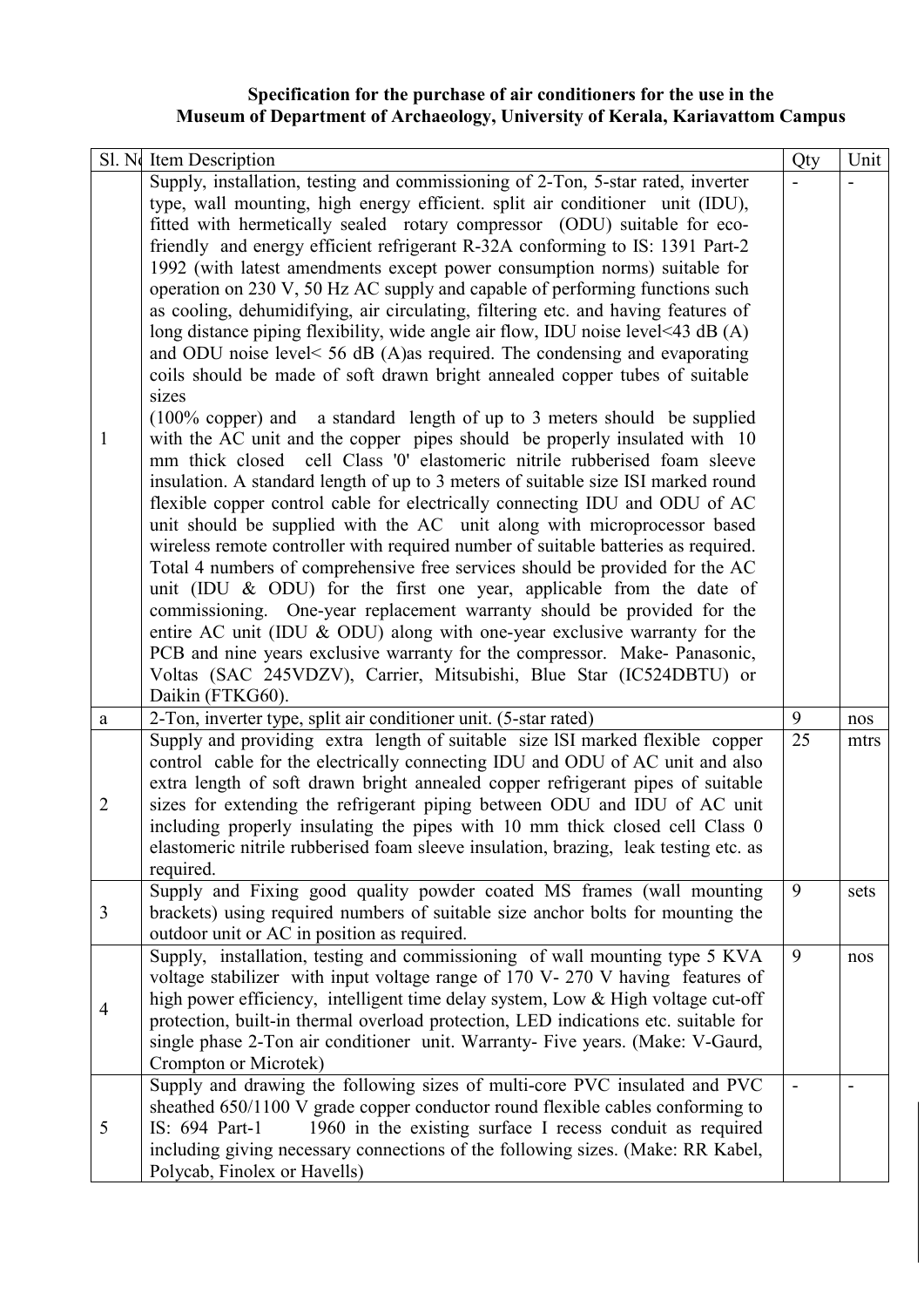| $3$ core 4.00 sq. mm                                                                                                                                      | mtrs |
|-----------------------------------------------------------------------------------------------------------------------------------------------------------|------|
| Supply and fixing 25A 3 pin plug top with indicator (RohS compliant) in the<br>existing front plates and giving necessary connections as required. (Make: | nos  |
| Legrand-Myrius, ABB-Ciassic plus, MK-Blenz or Siemens -Wega)                                                                                              |      |

### **General Conditions:**

- 1. Every tenderer should submit Tender fee of **Rs. 2,500/-**
- 2. Every tenderer should submit Earnest Money Deposit (EMD) of **Rs. 5,000/-**
- 3. The bidder should be a manufacturer or their dealer specifically authorized by the manufacturer to quote on their behalf for this tender as per Manufacturer Authorization From and Indian agents of foreign principals, if any, who must have designed, manufactured, tested and supplied the equipment(s) similar to the type specified in the "Technical Specification". Such equipment must be of the most recent series/models incorporating the latest improvements in design. The models should be in successful operation for at least one year as on date of Bid Opening.
- 4. **Compliance Statement**: Along with the technical details provide a tabular column indicating whether the equipment quoted by you meets the specifications by indicating 'YES' or 'NO'. If 'YES', support the claim by providing original brochures. **Venders should provide clear brochures/data sheets about the equipment and its working. Also include adequate proof for the claim regarding the performance.**
- 5. **Reference:** Names of Institutes with contact person and telephone/ email where similar equipment supplied by you in India [Suppliers with service centers in South India, preferably in Kerala] shall be an added advantage.
- 6. Incomplete & conditional tenders and tenders received after the due date will be summarily rejected without assigning any reasons thereof.
- 7. The price should be inclusive of all taxes, duties, transportation, insurance, installation etc. Nothing extra will be paid in addition to the quoted rate.
- 8. Payment Terms: 100% payment after Delivery and Installation.
- 9. Validity of tender: Tender submitted shall remain valid at least for 120 days from the date of opening the tender. Validity beyond 120 days, from the date of opening of the tender shall be by mutual consent.